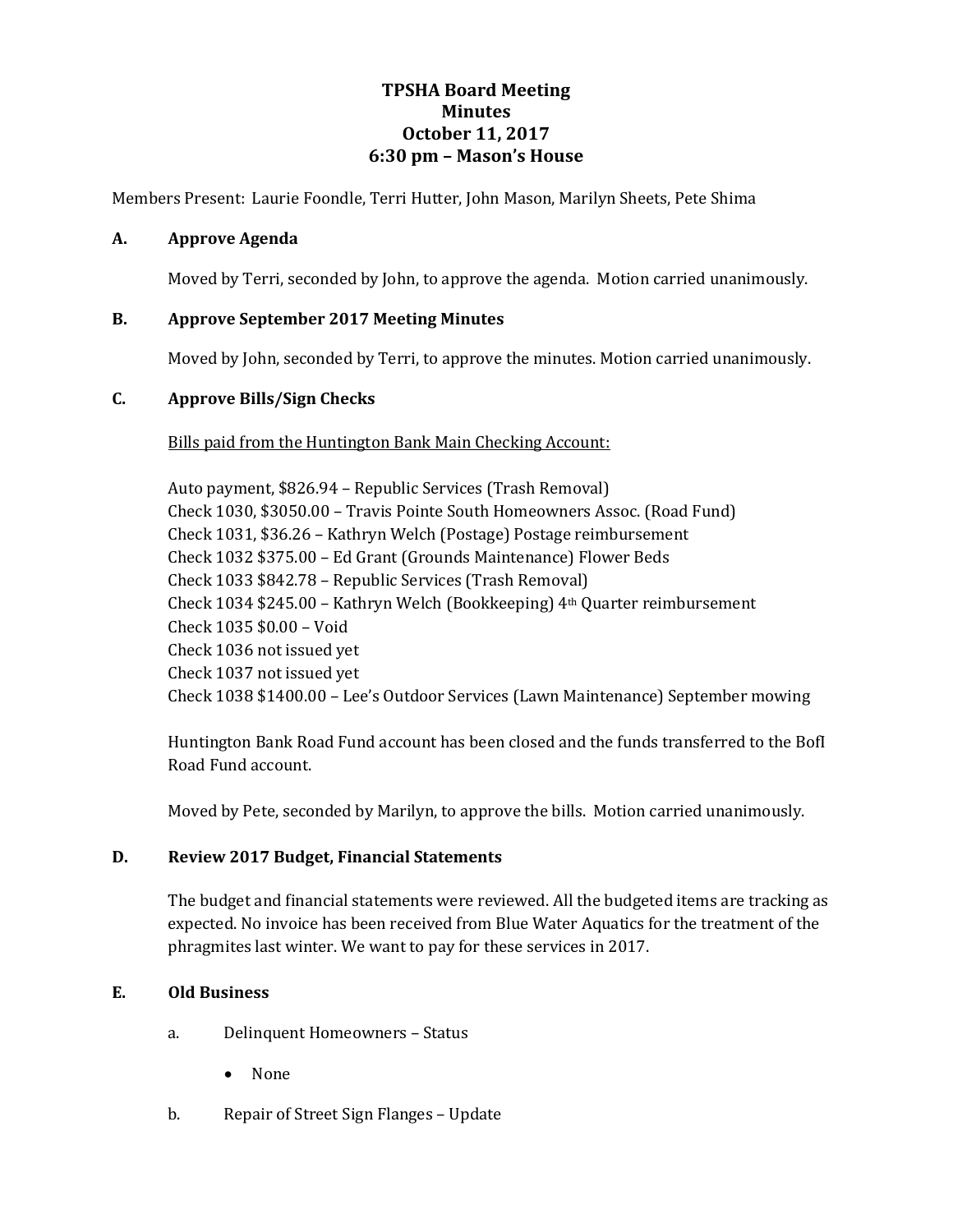- Shipping on 10/11 or 10/12, John will make a connector for the brackets and Mike Garris will install.
- c. CCR Compliance
	- The Board reviewed the proposed letter and ballot prepared by Laurie to send out to homeowners. The letter and ballot were approved to send out with minor changes. Laurie will work with Kathryn Welch to send these out in October.
- d. Website Update
	- Pete spoke with Adam Rodrigues the Visual Imaging teacher at Saline High School about the possibility of having a student create a new website for TPSHA.org. Adam is going to check with the teacher of the Website Development class at Saline High School to see if this is a project that they would like to adopt. If the Website Development class is not interested, Adam has students that would be capable of doing this work for a small fee.

## **F. New Business**

- a. TPSHA Correspondence Homeowner-related Issues None
	- The Mason's submitted architectural drawings for a roof over their deck. Pete moved approval of the project, seconded by Terri. The motion carried unanimously.
- b. Republic Services Contract Renegotiation
	- Marilyn Sheets renegotiated a new three year contract with Republic Services. The monthly price for the first year is \$837.53 plus a \$5.25 administrative fee for a total of \$842.78. There is a 3% price increase in the second and third years. Terri moved approval of the new three year contract, seconded by John. The motion carried unanimously.

## **G. Grounds Maintenance**

- a. Fence Repair
	- Ed Grant and Royer Held have replacement boards and post. John will work with Ed and Royer to repair the fence along the West pond. Pete offered to help if needed.
- b. Pond Maintenance
	- The Phragmites have been sprayed again. We have not received an invoice for the Phragmites treatment from last year. John will inquire with Blue Water Aquatics. Our intention is to pay the invoices in 2017.